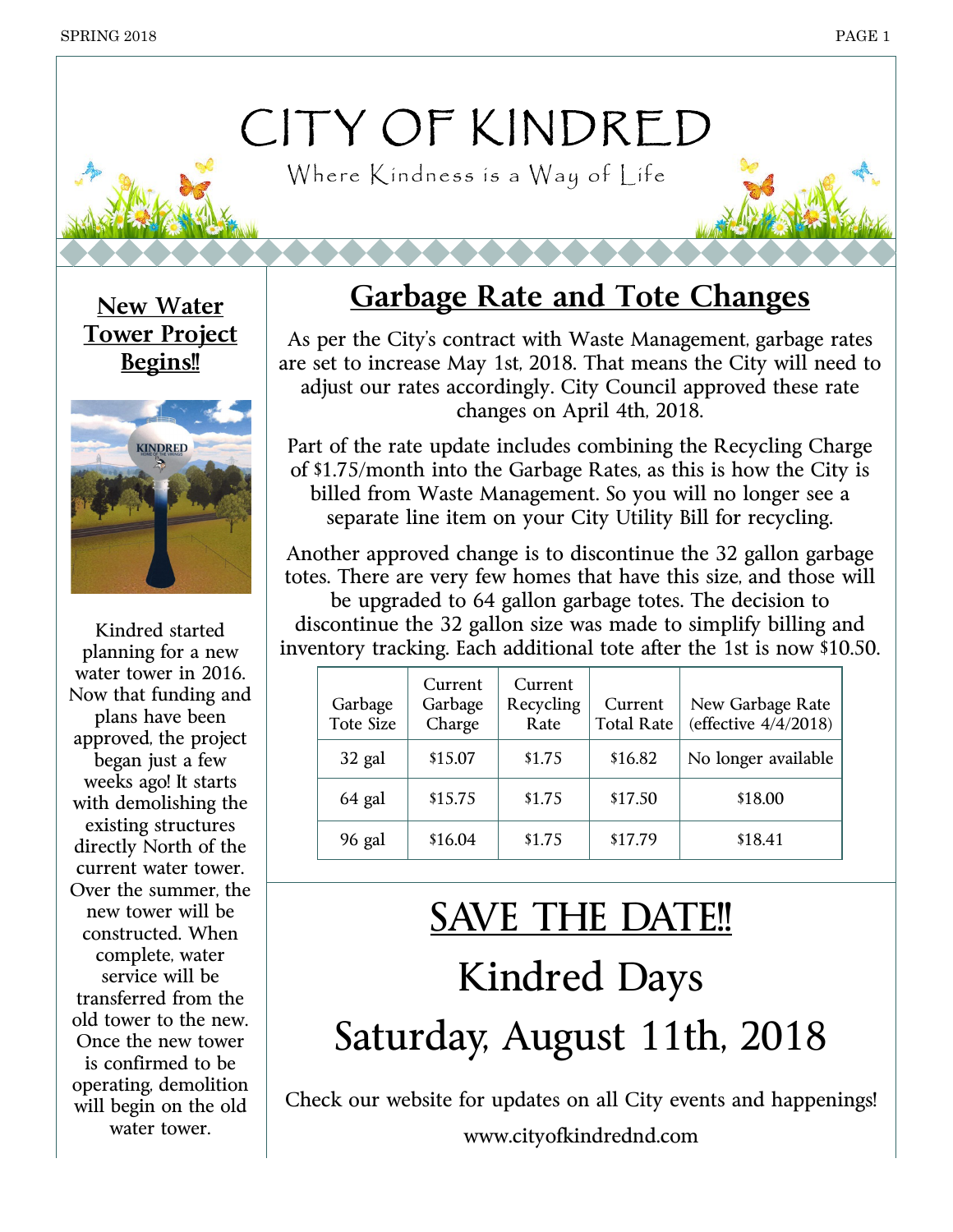

Who's ready to clean house and trade those winter blues off for some fresh spring air??!

Get ready for some serious incentive for Spring cleaning!!

## **City Wide Rummage Sale will be Saturday, May 5th!**

Contact City Hall by Monday, April 30th at 9am to register your sale address and hours. An ad will run in the Cass Co. Reporter and Fargo Forum the week of April 30th! And we will also post all sales to our website!

## **Leftover sale items? Or not interested in having a sale? Use the Donation Drop Off Area!**

Hopefully, you make a few bucks while being eco-friendly and decluttering your home! But what to do with all the things that didn't sell?!! If you don't want to pack it up and have it take up space in your home or garage, there will be a donation drop off area at City Hall, on the north side of the building by over head doors. We will gladly accept your gently-used clothing, linens, jewelry, shoes, accessories and small household and kitchen goods. Some furniture will also be accepted.

Donations may be dropped off Saturday, May 5th from 5pm-7pm, as well as during regular office hours of 8:30am-3:30pm May 7th-9th, or by appointment by contacting City Hall. We will coordinate with Fargo area second hand stores to pick up the donations around May 10th. You can rest easy knowing that you've 1) cleared some space up in your home or garage,, 2) diverted your items from our landfills, 3) passed along quality items to others for reuse!



**April 22nd is Earth Day!! But we can be Earth Friendly EVERYDAY!**



Your single sort recycling tote is a great way to help our environment!! Remember that recycling pick up is every other Tuesday. Visit www.cityofkindrednd.com for the recycling pick up calendar, as well as additional recycling tips, myths, & resources. Kindred follows the GOLD WEEK schedule.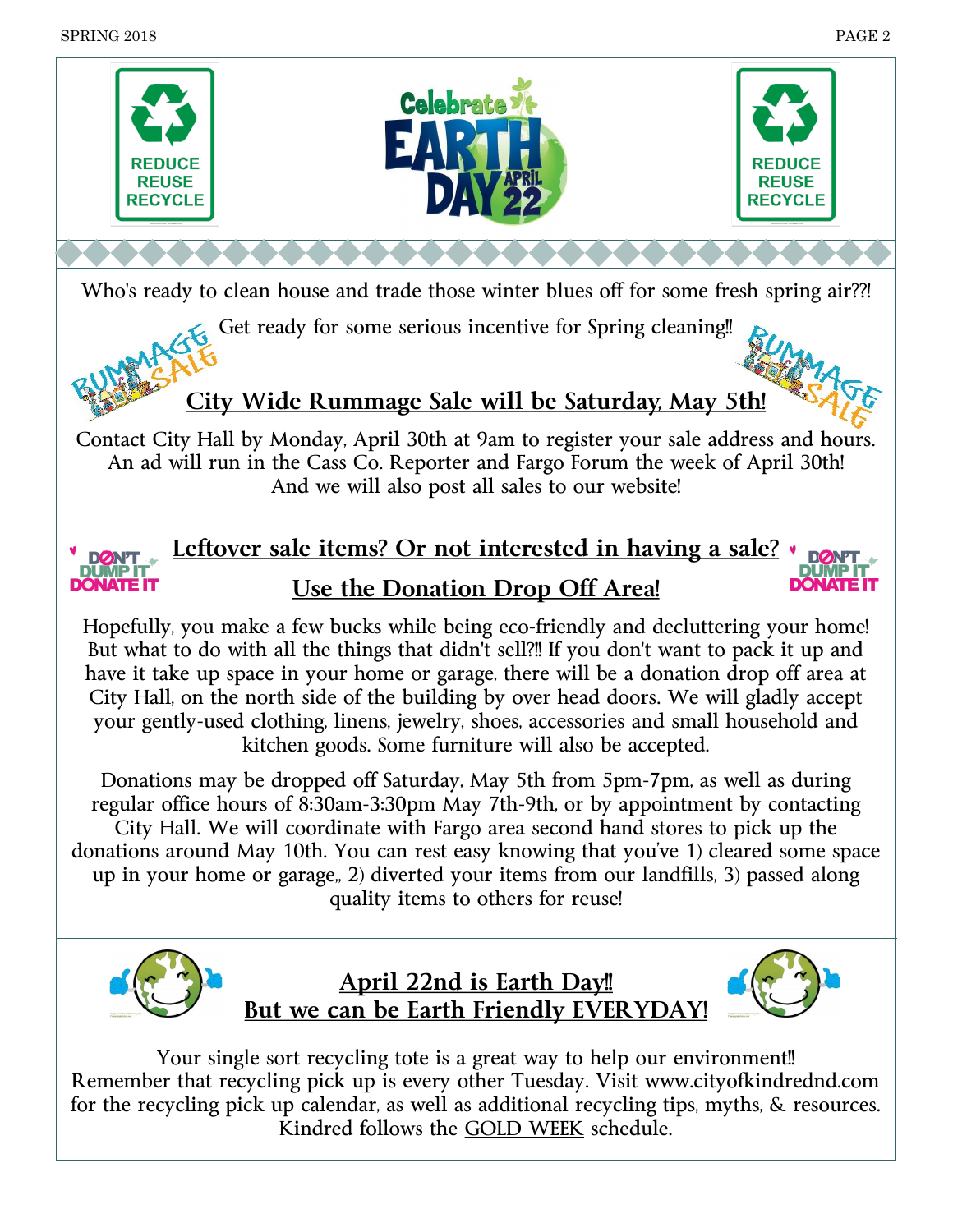

Now to get rid of all the un-gently used things!!

### **Spring Clean Up is scheduled for May 7th - 9th, 2018!!**

All items are to be brought to the roll off dumpsters on the East side of City Hall located at 31 5th Ave. N. No curbside pickup.

Items accepted include damaged, bulky household items including chairs, couches, mattresses, furniture, paint cans (lids off and dry).

No electronics: TVs, computers, monitors, printers, or household hazardous waste. No oil, paint, liquids in any form, gas cans, propane tanks, Freon containing items, tires or batteries. No metal, cement blocks, masonry bricks or any other type of landscaping support. No large amounts of construction materials.

Please do not put any appliances in these dumpsters.

This service is for use by city residents only. Area is under security camera surveillance.

Thank you for your cooperation in keeping the dumpsters free of unacceptable items!

### **Yard Waste**

The yard waste roll-off dumpster will arrive soon, hopefully by April 27th! Deposit your grass and branches in the dumpster located on Elm St., West of the railroad tracks by the City Shop/Cass County Electric Cooperative building. Look for signs!!



You do not have to bag your grass. No branches larger than the diameter of a pop can. **DO NOT deposit clippings on the ground if the dumpster is full. Please wait for an empty dumpster to arrive.**



#### **Reminders for reducing recycling contaminants:**

- Recycle all bottles, cans, paper, and cardboard. • Keep items clean and dry.
- Flatten cardboard to make more room for other recyclables.
- ABSOLUTELY NO PLASTIC BAGS! Most grocery stores have a special recycling bin.
	- NO food scraps, soiled papers or diapers, cords, hoses, or string lights!